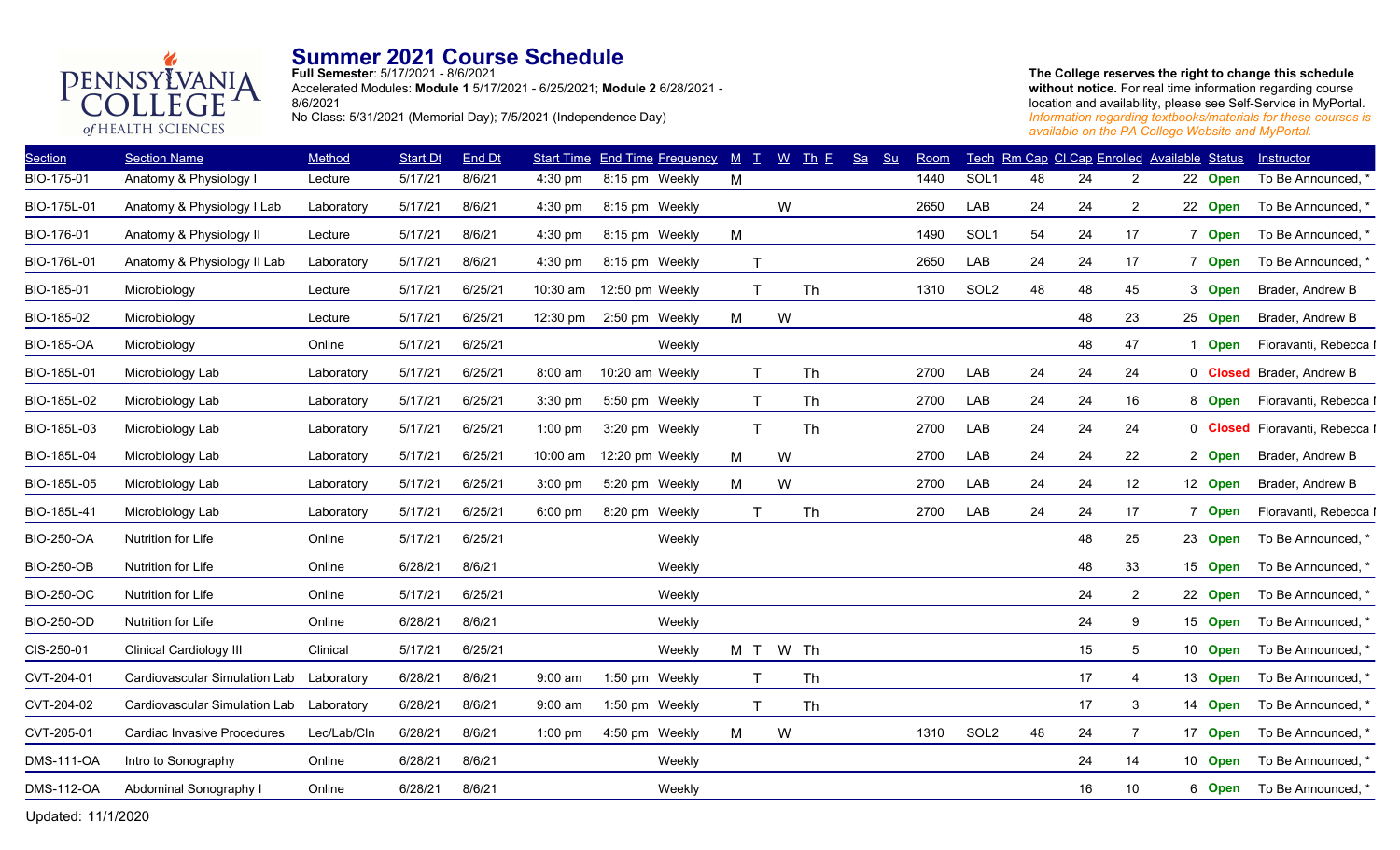

**Full Semester**: 5/17/2021 - 8/6/2021 Accelerated Modules: **Module 1** 5/17/2021 - 6/25/2021; **Module 2** 6/28/2021 - 8/6/2021 No Class: 5/31/2021 (Memorial Day); 7/5/2021 (Independence Day)

**The College reserves the right to change this schedule**  without notice. For real time information regarding course location and availability, please see Self-Service in MyPortal. *Information regarding textbooks/materials for these courses is available on the PA College Website and MyPortal.*

| <b>Section</b>    | <b>Section Name</b>                  | Method     | Start Dt | End Dt  |           | <b>Start Time End Time Frequency</b> | $M$ $T$ | $\underline{W}$ | $\mathbf{Th} \mathbf{F}$ | Sa | Su<br>Room |                  |    | Tech Rm Cap CI Cap Enrolled Available Status |                |         |             | Instructor                   |
|-------------------|--------------------------------------|------------|----------|---------|-----------|--------------------------------------|---------|-----------------|--------------------------|----|------------|------------------|----|----------------------------------------------|----------------|---------|-------------|------------------------------|
| DMS-113-01        | Ultrasound Lab I                     | Laboratory | 6/28/21  | 8/6/21  | 7:00 am   | 11:50 am Weekly                      | M       | W               |                          |    |            |                  |    | 8                                            | 5              | 3 Open  |             | To Be Announced, *           |
| DMS-113-02        | Ultrasound Lab I                     | Laboratory | 6/28/21  | 8/6/21  | 7:00 am   | 11:50 am Weekly                      | T       |                 | <b>Th</b>                |    |            |                  |    | 8                                            | 5              | 3 Open  |             | To Be Announced, *           |
| DMS-232-01        | <b>Ultrasound Clinical III</b>       | Clinical   | 6/28/21  | 8/6/21  | 8:00 am   | 4:00 pm Weekly                       | M T     |                 | W Th                     |    |            |                  |    | 16                                           | 14             | 2 Open  |             | To Be Announced, *           |
| ECO-150-OA        | <b>Survey of Economics</b>           | Online     | 5/17/21  | 6/25/21 |           | Weekly                               |         |                 |                          |    |            |                  |    | 24                                           | 5              | 19 Open |             | Costea, Dana                 |
| <b>ECO-150-OB</b> | Survey of Economics                  | Online     | 5/17/21  | 6/25/21 |           | Weekly                               |         |                 |                          |    |            |                  |    | 24                                           | 4              | 20      | <b>Open</b> | Fries, Stephen K             |
| ECO-150-OC        | <b>Survey of Economics</b>           | Online     | 6/28/21  | 8/6/21  |           | Weekly                               |         |                 |                          |    |            |                  |    | 24                                           | 6              | 18 Open |             | Fries, Stephen K             |
| ECO-310-OA        | American Healthcare System           | Online     | 5/17/21  | 6/25/21 |           | Weekly                               |         |                 |                          |    |            |                  |    | 24                                           | 24             |         |             | 0 Closed Vergaray, Alfonso R |
| ECO-310-OB        | American Healthcare System           | Online     | 6/28/21  | 8/6/21  |           | Weekly                               |         |                 |                          |    |            |                  |    | 48                                           | 39             | 9 Open  |             | Young, Stephen A             |
| EMS-203-41        | Paramedic Basic Curric III           | Lecture    | 5/17/21  | 8/6/21  | $6:00$ pm | $9:50$ pm<br>Weekly                  | M       | W               |                          |    | 1300       | SOL <sub>2</sub> | 48 | 30                                           | 20             | 10 Open |             | Pearson, Richard M           |
|                   |                                      | Clinical   | 5/17/21  | 8/6/21  |           | Weekly                               |         |                 |                          |    |            |                  |    | 30                                           | 20             | 10 Open |             | Pearson, Richard M           |
| <b>ENG-100-OA</b> | <b>English Composition</b>           | Online     | 5/17/21  | 6/25/21 |           | Weekly                               |         |                 |                          |    |            |                  |    | 24                                           | $\overline{a}$ | 22 Open |             | To Be Announced, *           |
| <b>ENG-100-OB</b> | <b>English Composition</b>           | Online     | 6/28/21  | 8/6/21  |           | Weekly                               |         |                 |                          |    |            |                  |    | 24                                           | $\overline{2}$ | 22 Open |             | Wagenseller, Christo         |
| <b>ENG-202-OA</b> | <b>Advanced Communication</b>        | Online     | 6/28/21  | 8/6/21  |           | Weekly                               |         |                 |                          |    |            |                  |    | 24                                           | 24             |         |             | 0 Closed To Be Announced, *  |
| <b>ENG-202-OB</b> | <b>Advanced Communication</b>        | Online     | 6/28/21  | 8/6/21  |           | Weekly                               |         |                 |                          |    |            |                  |    | 24                                           | 6              | 18 Open |             | To Be Announced, *           |
| <b>ENG-300-OA</b> | Advanced Comp for Health Care Online |            | 5/17/21  | 6/25/21 |           | Weekly                               |         |                 |                          |    |            |                  |    | 20                                           | 10             | 10 Open |             | MacNamara, Meghar            |
| <b>ENG-300-OB</b> | Advanced Comp for Health Care Online |            | 6/28/21  | 8/6/21  |           | Weekly                               |         |                 |                          |    |            |                  |    | 24                                           | $\overline{7}$ | 17 Open |             | To Be Announced, *           |
| <b>ENG-350-OA</b> | Telling Stories of Medicine          | Online     | 5/17/21  | 6/25/21 |           | Weekly                               |         |                 |                          |    |            |                  |    | 24                                           | $\overline{a}$ | 22 Open |             | MacNamara, Meghar            |
| <b>HCA-410-OA</b> | <b>Health Care Quality</b>           | Online     | 5/17/21  | 8/6/21  |           | Weekly                               |         |                 |                          |    |            |                  |    | 22                                           | 20             | 2 Open  |             | Horning, Tomomi M            |
| <b>HCA-449-OA</b> | Internship in Hlth Care Admin        | Online     | 5/17/21  | 8/6/21  |           | Weekly                               |         |                 |                          |    |            |                  |    | 20                                           | 10             | 10 Open |             | Horning, Tomomi M            |
| <b>HCA-620-OA</b> | App Prac in Health Care Adm          | Online     | 5/17/21  | 8/6/21  |           | Weekly                               |         |                 |                          |    |            |                  |    | 22                                           | 10             | 12 Open |             | York, Joseph W               |
| <b>HLT-150-OA</b> | Wellness for Life                    | Online     | 6/28/21  | 8/6/21  |           | Weekly                               |         |                 |                          |    |            |                  |    | 24                                           | 4              | 20 Open |             | Parrish, Kara J              |
| <b>HSC-100-OA</b> | <b>Medical Terminology</b>           | Online     | 5/17/21  | 6/25/21 |           | Weekly                               |         |                 |                          |    |            |                  |    | 50                                           | 7              | 43 Open |             | To Be Announced, *           |
| HSC-160-01        | Rhythm & 12 Lead ECG AnalysisLecture |            | 6/28/21  | 8/6/21  | 8:00 am   | 11:50 am Weekly                      | M       | W               |                          |    | 1310       | SOL <sub>2</sub> | 48 | 24                                           | 8              |         |             | 16 Open Gruver, Breanna L    |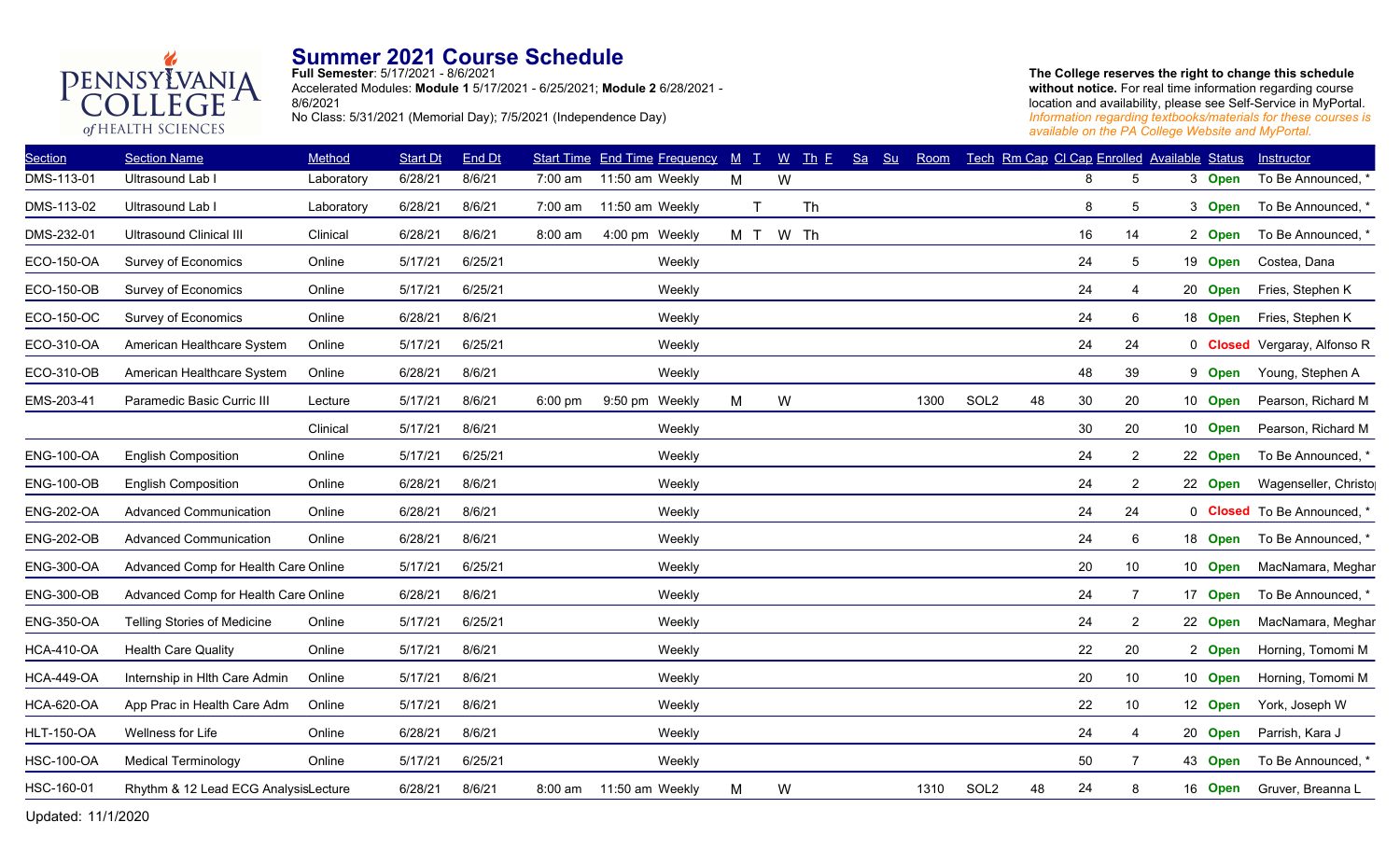

**Full Semester**: 5/17/2021 - 8/6/2021 Accelerated Modules: **Module 1** 5/17/2021 - 6/25/2021; **Module 2** 6/28/2021 - 8/6/2021 No Class: 5/31/2021 (Memorial Day); 7/5/2021 (Independence Day)

**The College reserves the right to change this schedule**  without notice. For real time information regarding course location and availability, please see Self-Service in MyPortal. *Information regarding textbooks/materials for these courses is available on the PA College Website and MyPortal.*

| <b>Section</b>    | <b>Section Name</b>                   | Method   | <b>Start Dt</b> | End Dt  |           | Start Time End Time Frequency M T |     | $W$ Th E   | Sa<br>S <sub>u</sub> | Room |                  |    | Tech Rm Cap CI Cap Enrolled Available Status |    |         | Instructor                         |
|-------------------|---------------------------------------|----------|-----------------|---------|-----------|-----------------------------------|-----|------------|----------------------|------|------------------|----|----------------------------------------------|----|---------|------------------------------------|
| <b>HSC-630-OA</b> | Appl Prac in Health Sciences          | Online   | 5/17/21         | 8/6/21  |           | Weekly                            |     |            |                      |      |                  |    | 22                                           |    | 21 Open | York, Joseph W                     |
| <b>HUM-210-OA</b> | <b>World Religions</b>                | Online   | 5/17/21         | 6/25/21 |           | Weekly                            |     |            |                      |      |                  |    | 24                                           | 13 | 11 Open | Cullen, Paul J                     |
| <b>HUM-310-OA</b> | Death, Dying & Bereavement            | Online   | 5/17/21         | 6/25/21 |           | Weekly                            |     |            |                      |      |                  |    | 24                                           | 17 | 7 Open  | Price, Vickie L                    |
| <b>HUM-310-OB</b> | Death, Dying & Bereavement            | Online   | 5/17/21         | 6/25/21 |           | Weekly                            |     |            |                      |      |                  |    | 24                                           | 10 | 14 Open | Machamer, Robert                   |
| <b>IPC-322-OA</b> | Teaching and Learning                 | Online   | 5/17/21         | 6/25/21 |           | Weekly                            |     |            |                      |      |                  |    | 24                                           | 24 |         | 0 Closed To Be Announced, '        |
| <b>IPC-322-OB</b> | Teaching and Learning                 | Online   | 6/28/21         | 8/6/21  |           | Weekly                            |     |            |                      |      |                  |    | 24                                           | 24 |         | 0 <b>Closed</b> To Be Announced, * |
| IPC-322-OC        | Teaching and Learning                 | Online   | 6/28/21         | 8/6/21  |           | Weekly                            |     |            |                      |      |                  |    | 24                                           | 8  | 16 Open | To Be Announced, *                 |
| <b>IPC-414-OA</b> | <b>Holistic Health Modalities</b>     | Online   | 6/28/21         | 8/6/21  |           | Weekly                            |     |            |                      |      |                  |    | 24                                           | 14 | 10 Open | To Be Announced, *                 |
| <b>IPC-450-OA</b> | Capstone                              | Online   | 5/17/21         | 6/25/21 |           | Weekly                            |     |            |                      |      |                  |    | 24                                           | 16 | 8 Open  | To Be Announced, *                 |
| <b>IPC-450-OB</b> | Capstone                              | Online   | 5/17/21         | 6/25/21 |           | Weekly                            |     |            |                      |      |                  |    | 24                                           | 6  | 18 Open | To Be Announced,                   |
| <b>IPC-450-OC</b> | Capstone                              | Online   | 5/17/21         | 6/25/21 |           | Weekly                            |     |            |                      |      |                  |    | 24                                           | -1 | 23 Open | To Be Announced, *                 |
| <b>IPC-450-OD</b> | Capstone                              | Online   | 6/28/21         | 8/6/21  |           | Weekly                            |     |            |                      |      |                  |    | 24                                           | 22 | 2 Open  | Horning, Tomomi M                  |
| <b>IPC-511-OA</b> | Graduate Research                     | Online   | 5/17/21         | 8/6/21  |           | Weekly                            |     |            |                      |      |                  |    | 22                                           | 8  | 14 Open | To Be Announced, *                 |
| <b>IPC-512-OA</b> | Health Care Policy and Finance Online |          | 5/17/21         | 8/6/21  |           | Weekly                            |     |            |                      |      |                  |    | 22                                           | 8  | 14 Open | To Be Announced, *                 |
| IPC-550-01        | Integrating Experience I              | Lecture  | 8/13/21         | 8/13/21 | 7:30 am   | 5:00 pm Daily                     |     | F          |                      | 1500 | SOL <sub>2</sub> | 80 | 80                                           | 18 | 62 Open | York, Joseph W                     |
| <b>IPC-601-OA</b> | Leadership in Healthcare              | Online   | 5/17/21         | 8/6/21  |           | Weekly                            |     |            |                      |      |                  |    | 22                                           | 7  | 15 Open | To Be Announced, *                 |
| IPC-650-01        | Integrating Experience II             | Lecture  | 8/13/21         | 8/13/21 | 7:30 am   | 5:00 pm Weekly                    |     | F          |                      | 1210 | <b>MEDI</b>      | 24 | 22                                           | 13 | 9 Open  | York, Joseph W                     |
| IPC-850-01        | Doc Integrating Experience II         | Lecture  | 8/13/21         | 8/13/21 | 8:00 am   | 3:00 pm Weekly                    |     | F          |                      | 1220 | SOL1             | 24 | 22                                           | 1  | 21 Open | Prestoy, Suzanne F                 |
| MAT-150-41        | <b>Clinical Mathematics</b>           | Lecture  | 5/17/21         | 6/25/21 | $5:00$ pm | 8:50 pm Weekly                    | M   | Th         |                      | 1210 | <b>MEDI</b>      | 24 | 24                                           | -1 | 23 Open | To Be Announced, *                 |
| <b>MAT-260-OA</b> | Statistics                            | Online   | 5/17/21         | 8/6/21  |           | Weekly                            |     |            |                      |      |                  |    | 24                                           | 24 |         | 0 Closed To Be Announced, *        |
| <b>MAT-260-OB</b> | <b>Statistics</b>                     | Online   | 5/17/21         | 8/6/21  |           | Weekly                            |     |            |                      |      |                  |    | 24                                           | 16 | 8 Open  | To Be Announced, *                 |
| MLS-453-01        | Clinical Lab Practicum III            | Clinical | 5/17/21         | 6/25/21 | 7:30 am   | 3:00 pm Weekly                    | M T | W Th F     |                      |      |                  |    | 20                                           | 11 | 9 Open  | Soost, Sherry L                    |
| MLS-454-01        | Clinical Lab Practicum IV             | Clinical | 6/28/21         | 8/6/21  | 7:30 am   | 3:00 pm Weekly                    |     | M T W Th F |                      |      |                  |    | 20                                           | 11 | 9 Open  | Soost, Sherry L                    |
|                   |                                       |          |                 |         |           |                                   |     |            |                      |      |                  |    |                                              |    |         |                                    |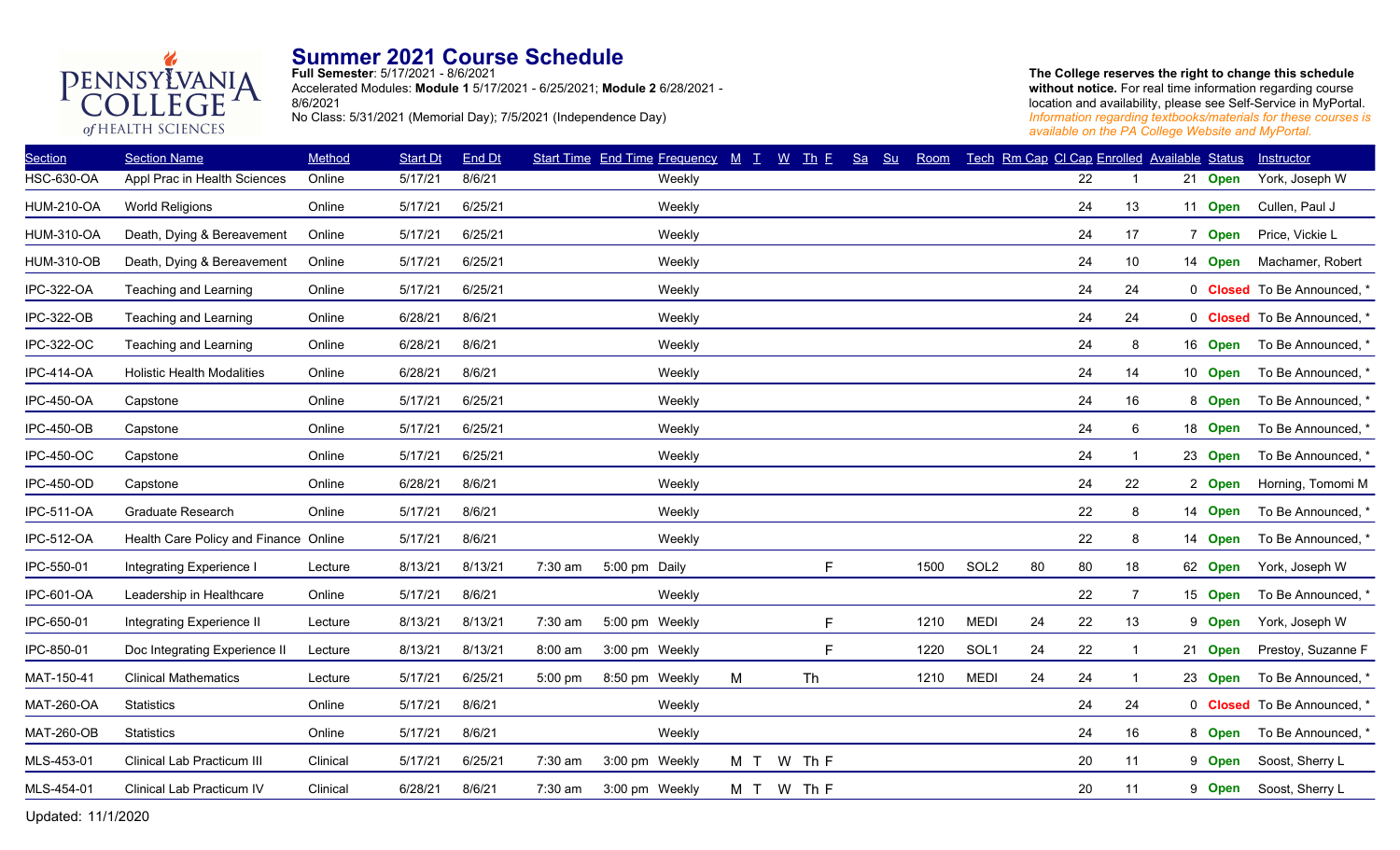

**Full Semester**: 5/17/2021 - 8/6/2021 Accelerated Modules: **Module 1** 5/17/2021 - 6/25/2021; **Module 2** 6/28/2021 - 8/6/2021 No Class: 5/31/2021 (Memorial Day); 7/5/2021 (Independence Day)

**The College reserves the right to change this schedule**  without notice. For real time information regarding course location and availability, please see Self-Service in MyPortal. *Information regarding textbooks/materials for these courses is available on the PA College Website and MyPortal.*

| <b>Section</b>    | <b>Section Name</b>                  | Method   | <b>Start Dt</b> | End Dt  |           |                          | Start Time End Time Frequency M T |              |   | $W$ Th E | $S_{a}$ | Su    | Room |                  |    | Tech Rm Cap CI Cap Enrolled Available Status |                |         | Instructor                 |
|-------------------|--------------------------------------|----------|-----------------|---------|-----------|--------------------------|-----------------------------------|--------------|---|----------|---------|-------|------|------------------|----|----------------------------------------------|----------------|---------|----------------------------|
| MLS-461-01        | Lab Leadership Mgmt Skills           | Lecture  | 5/17/21         | 6/25/21 |           |                          | Weekly                            |              |   |          |         |       |      |                  |    | 20                                           | 11             | 9 Open  | Bond, Carol S              |
| <b>NHA-521-OA</b> | Health Systems Org & Mngt            | Online   | 5/17/21         | 8/6/21  |           |                          | Weekly                            |              |   |          |         |       |      |                  |    | 22                                           | 12             | 10 Open | To Be Announced, *         |
| <b>NHA-522-OA</b> | Org Behavior & Process Improv Online |          | 5/17/21         | 8/6/21  |           |                          | Weekly                            |              |   |          |         |       |      |                  |    | 22                                           | 12             | 10 Open | To Be Announced, *         |
| <b>NHE-531-OA</b> | Curriculum Design                    | Online   | 5/17/21         | 8/6/21  |           |                          | Weekly                            |              |   |          |         |       |      |                  |    | 22                                           | $\overline{4}$ | 18 Open | To Be Announced, *         |
| <b>NHE-532-OA</b> | <b>Teaching Strategies</b>           | Online   | 5/17/21         | 8/6/21  |           |                          | Weekly                            |              |   |          |         |       |      |                  |    | 22                                           | 5              | 17 Open | To Be Announced, *         |
| NMT-203-01        | Nuclear Med Theory III               | Lecture  | 6/25/21         | 6/25/21 | 9:00 am   | 2:50 pm Weekly           |                                   |              |   | F        |         |       | 1470 | SOL <sub>2</sub> | 24 | 20                                           | 10             | 10 Open | Fasano, Mary K             |
|                   |                                      | Lecture  | 8/3/21          | 8/5/21  | $9:00$ am | 2:50 pm Weekly           |                                   |              |   | T W Th   |         |       | 1470 | SOL <sub>2</sub> | 24 | 20                                           | 10             | 10 Open | Fasano, Mary K             |
| NMT-213-01        | Nuclear Med Internship               | Clinical | 5/17/21         | 8/6/21  |           |                          | Weekly                            |              |   |          |         |       |      |                  |    | 20                                           | 10             | 10 Open | Fasano, Mary K             |
| NUR-010-01        | <b>LPN Assessment Module</b>         | Lecture  | 5/17/21         | 5/21/21 | 8:00 am   | 4:00 pm Weekly           |                                   |              |   | W Th F   |         |       | 1100 | SOL <sub>2</sub> | 64 | 40                                           | 23             | 17 Open | Wilk, Deanna N             |
|                   |                                      | Clinical | 5/24/21         | 6/18/21 | 6:30 am   | 11:00 pm Weekly          |                                   |              |   | Th F     |         |       |      |                  |    | 40                                           | 23             | 17 Open | Wilk, Deanna N             |
|                   |                                      | Lecture  | 5/24/21         | 6/18/21 | 8:00 am   | 4:00 pm Weekly           |                                   |              | W |          |         |       | 1100 | SOL <sub>2</sub> | 64 | 40                                           | 23             | 17 Open | Wilk, Deanna N             |
|                   |                                      | Lecture  | 6/21/21         | 6/25/21 | 8:00 am   | 4:00 pm Weekly           |                                   |              |   | W Th F   |         |       | 1100 | SOL <sub>2</sub> | 64 | 40                                           | 23             | 17 Open | Wilk, Deanna N             |
| NUR-010-41        | <b>LPN Assessment Module</b>         | Lecture  | 5/3/21          | 6/25/21 | 5:00 pm   | 8:00 pm Weekly           |                                   | $\mathsf{T}$ |   | Th       |         |       | 1520 | SOL <sub>2</sub> | 80 | 40                                           | 26             | 14 Open | Wilk, Deanna N             |
|                   |                                      | Clinical | 5/8/21          | 5/9/21  | 6:30 am   | 11:00 pm Weekly          |                                   |              |   |          |         | Sa Su |      |                  |    | 40                                           | 26             | 14 Open | Wilk, Deanna N             |
|                   |                                      | Clinical | 5/22/21         | 5/23/21 | 6:30 am   | 11:00 pm Weekly          |                                   |              |   |          |         | Sa Su |      |                  |    | 40                                           | 26             | 14 Open | Wilk, Deanna N             |
|                   |                                      | Clinical | 6/5/21          | 6/6/21  | 6:30 am   | 11:00 pm Weekly          |                                   |              |   |          |         | Sa Su |      |                  |    | 40                                           | 26             | 14 Open | Wilk, Deanna N             |
|                   |                                      | Clinical | 6/19/21         | 6/20/21 | 6:30 am   | 11:00 pm Weekly          |                                   |              |   |          |         | Sa Su |      |                  |    | 40                                           | 26             | 14 Open | Wilk, Deanna N             |
| <b>NUR-310-OA</b> | Human Diversity & Health Care Online |          | 5/17/21         | 6/25/21 |           |                          | Weekly                            |              |   |          |         |       |      |                  |    | 24                                           | $\overline{7}$ | 17 Open | To Be Announced, *         |
| <b>NUR-310-OB</b> | Human Diversity & Health Care Online |          | 5/17/21         | 6/25/21 |           |                          | Weekly                            |              |   |          |         |       |      |                  |    | 24                                           | 3              | 21 Open | To Be Announced, *         |
| <b>NUR-325-OA</b> | Chronic Illness & Healthcare         | Online   | 5/17/21         | 6/25/21 |           |                          | Weekly                            |              |   |          |         |       |      |                  |    | 24                                           | 15             | 9 Open  | To Be Announced, *         |
| <b>NUR-340-OA</b> | Comprehensive Hlth AssessmentOnline  |          | 6/28/21         | 8/6/21  |           |                          | Weekly                            |              |   |          |         |       |      |                  |    | 24                                           | 15             | 9 Open  | To Be Announced, *         |
| NUR-349-B01       | Nursing Internship                   | Blended  | 5/17/21         | 6/28/21 |           | 12:01 am 11:59 pm Weekly |                                   | M T          |   | W Th F   |         | Sa Su |      |                  |    | 14                                           | 14             |         | 0 Closed Wolanski, Thola A |
| NUR-349-B02       | Nursing Internship                   | Blended  | 5/17/21         | 6/28/21 |           | 12:01 am 11:59 pm Weekly |                                   | M T          |   | W Th F   |         | Sa Su |      |                  |    | 14                                           | 13             | 1 Open  | Cheslock, Jessica M        |
|                   |                                      |          |                 |         |           |                          |                                   |              |   |          |         |       |      |                  |    |                                              |                |         |                            |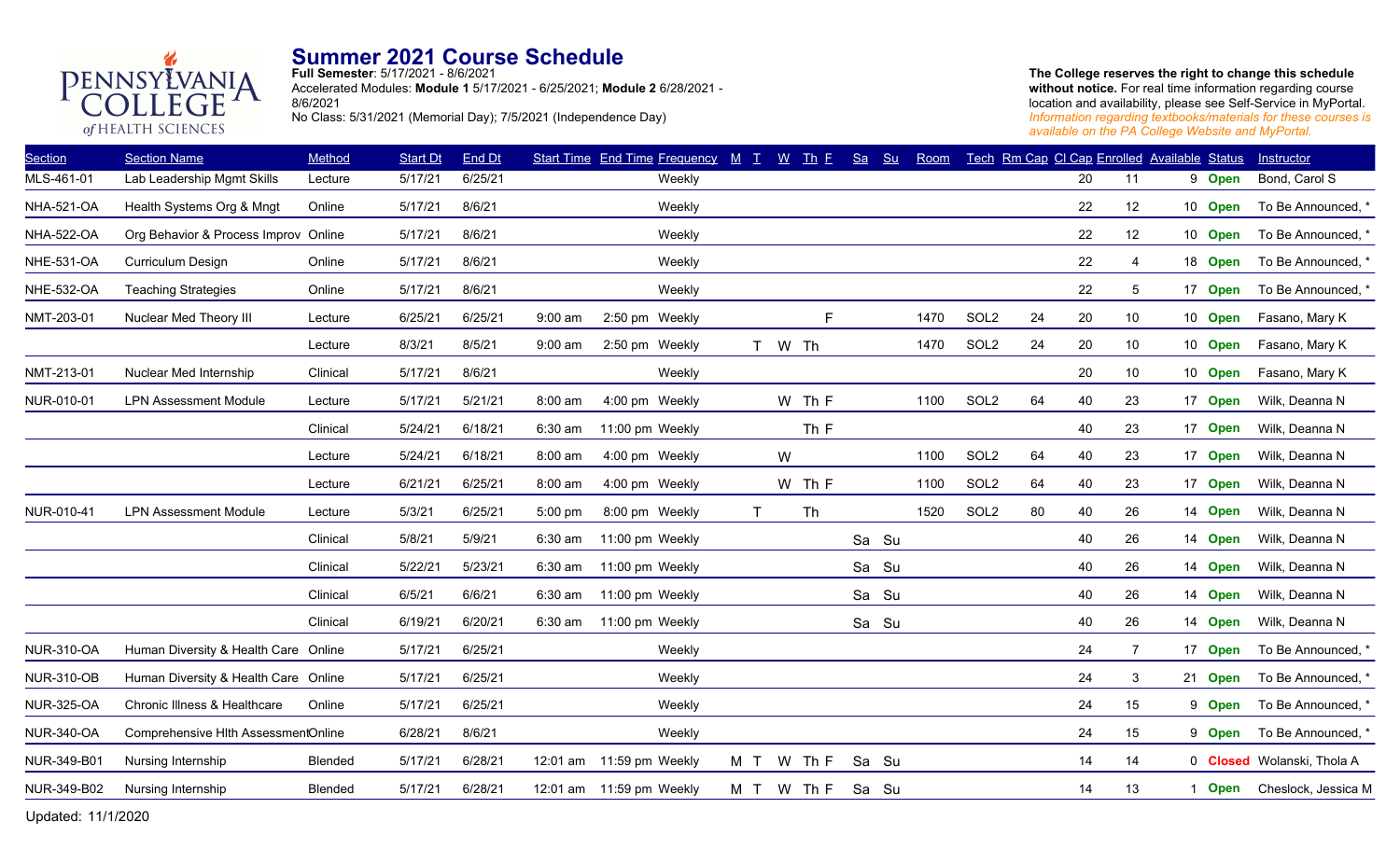

**Full Semester**: 5/17/2021 - 8/6/2021 Accelerated Modules: **Module 1** 5/17/2021 - 6/25/2021; **Module 2** 6/28/2021 - 8/6/2021 No Class: 5/31/2021 (Memorial Day); 7/5/2021 (Independence Day)

#### **The College reserves the right to change this schedule**  without notice. For real time information regarding course location and availability, please see Self-Service in MyPortal. *Information regarding textbooks/materials for these courses is available on the PA College Website and MyPortal.*

| <b>Section</b>    | <b>Section Name</b>                   | Method   | <b>Start Dt</b> | End Dt  | <b>Start Time End Time Frequency</b> | $M$ $T$ |        | $\underline{W}$ | $\mathbf{I}$ <sub><math>\mathbf{h}</math></sub> $\mathbf{E}$ | Sa | Su    | Room | Tech Rm Cap CI Cap Enrolled Available Status |    |                |         | Instructor                  |
|-------------------|---------------------------------------|----------|-----------------|---------|--------------------------------------|---------|--------|-----------------|--------------------------------------------------------------|----|-------|------|----------------------------------------------|----|----------------|---------|-----------------------------|
| NUR-349-B03       | Nursing Internship                    | Blended  | 5/17/21         | 6/28/21 | 12:01 am 11:59 pm Weekly             | M       | $\top$ | W               | Th F                                                         |    | Sa Su |      |                                              | 14 | 12             | 2 Open  | Maloney, Allison A          |
| NUR-349-B04       | Nursing Internship                    | Blended  | 5/17/21         | 6/28/21 | 12:01 am 11:59 pm Weekly             | M T     |        | W               | Th F                                                         |    | Sa Su |      |                                              | 14 | 10             | 4 Open  | To Be Announced, *          |
| <b>NUR-410-OA</b> | Issues and Trends in Nursing          | Online   | 6/28/21         | 8/6/21  | Weekly                               |         |        |                 |                                                              |    |       |      |                                              | 24 | 24             |         | 0 Closed To Be Announced, * |
| <b>NUR-410-OB</b> | Issues and Trends in Nursing          | Online   | 6/28/21         | 8/6/21  | Weekly                               |         |        |                 |                                                              |    |       |      |                                              | 24 | 5              | 19 Open | To Be Announced, *          |
| <b>NUR-420-OA</b> | Leadership & Management               | Online   | 5/17/21         | 6/25/21 | Weekly                               |         |        |                 |                                                              |    |       |      |                                              | 24 | 23             | 1 Open  | To Be Announced,            |
| <b>NUR-420-OB</b> | Leadership & Management               | Online   | 5/17/21         | 6/25/21 | Weekly                               |         |        |                 |                                                              |    |       |      |                                              | 24 | 6              | 18 Open | To Be Announced, *          |
| <b>NUR-430-OA</b> | Nursing in a Global Society           | Online   | 5/17/21         | 6/25/21 | Weekly                               |         |        |                 |                                                              |    |       |      |                                              | 24 | 24             |         | 0 Closed To Be Announced, * |
| <b>NUR-430-OB</b> | Nursing in a Global Society           | Online   | 6/28/21         | 8/6/21  | Weekly                               |         |        |                 |                                                              |    |       |      |                                              | 24 | 13             | 11 Open | To Be Announced, *          |
| <b>NUR-620-OA</b> | Applied Practice Nursing Adm          | Online   | 5/17/21         | 8/6/21  | Weekly                               |         |        |                 |                                                              |    |       |      |                                              | 22 | 0              | 22 Open | Wise, Rita E                |
| <b>NUR-630-OA</b> | Applied Practice Nursing Ed           | Online   | 5/17/21         | 8/6/21  | Weekly                               |         |        |                 |                                                              |    |       |      |                                              | 22 | 8              | 14 Open | Wise, Rita E                |
| <b>NUR-642-OA</b> | Adv Hlth Assess & Clin Reason Online  |          | 5/17/21         | 8/6/21  | Weekly                               |         |        |                 |                                                              |    |       |      |                                              | 20 | 20             |         | 0 Closed Skotleski, Maria L |
| <b>NUR-642-OB</b> | Adv Hlth Assess & Clin Reason Online  |          | 5/17/21         | 8/6/21  | Weekly                               |         |        |                 |                                                              |    |       |      |                                              | 20 | $\overline{7}$ | 13 Open | Skotleski, Maria L          |
| <b>NUR-643-OA</b> | Hith Promo in Integrated Care         | Online   | 5/17/21         | 8/6/21  | Weekly                               |         |        |                 |                                                              |    |       |      |                                              | 20 | 19             | 1 Open  | Sabella, Donna              |
| <b>NUR-643-OB</b> | Hith Promo in Integrated Care         | Online   | 5/17/21         | 8/6/21  | Weekly                               |         |        |                 |                                                              |    |       |      |                                              | 20 | $\mathsf 0$    | 20 Open | Sabella, Donna              |
| <b>NUR-644-OA</b> | App of Integrated Care Concept Online |          | 5/17/21         | 8/6/21  | Weekly                               |         |        |                 |                                                              |    |       |      |                                              | 20 | 14             | 6 Open  | Sabella, Donna              |
| <b>NUR-644-OB</b> | App of Integrated Care Concept Online |          | 5/17/21         | 8/6/21  | Weekly                               |         |        |                 |                                                              |    |       |      |                                              | 20 | 0              | 20 Open | To Be Announced, *          |
| <b>NUR-651-OA</b> | Advanced Psychopharmacology Online    |          | 5/17/21         | 8/6/21  | Weekly                               |         |        |                 |                                                              |    |       |      |                                              | 20 | 15             | 5 Open  | Sabella, Donna              |
| <b>NUR-651-OB</b> | Advanced Psychopharmacology Online    |          | 5/17/21         | 8/6/21  | Weekly                               |         |        |                 |                                                              |    |       |      |                                              | 20 | $\mathbf 0$    | 20 Open | To Be Announced, *          |
| <b>NUR-652-OA</b> | Adv Ph'cology Critical Care           | Online   | 5/17/21         | 8/6/21  | Weekly                               |         |        |                 |                                                              |    |       |      |                                              | 20 | 9              | 11 Open | Johnson, Lisa A             |
| NUR-724-B01       | Family NP Across Lifespan III         | Blended  | 5/17/21         | 8/6/21  | Weekly                               |         |        |                 |                                                              |    |       |      |                                              | 20 | 4              | 16 Open | To Be Announced, *          |
| NUR-725-01        | Family NP Practicum III               | Clinical | 5/17/21         | 8/6/21  | Weekly                               |         |        |                 |                                                              |    |       |      |                                              | 20 | $\overline{4}$ | 16 Open | To Be Announced, *          |
| NUR-744-B01       | Adult-Geron Acute Care NP III         | Blended  | 5/17/21         | 8/6/21  | Weekly                               |         |        |                 |                                                              |    |       |      |                                              | 20 | 5              | 15 Open | To Be Announced,            |
| NUR-745-01        | Adult Geron AC Prac III               | Clinical | 5/17/21         | 8/6/21  | Weekly                               |         |        |                 |                                                              |    |       |      |                                              | 20 | 5              | 15 Open | To Be Announced,            |
|                   |                                       |          |                 |         |                                      |         |        |                 |                                                              |    |       |      |                                              |    |                |         |                             |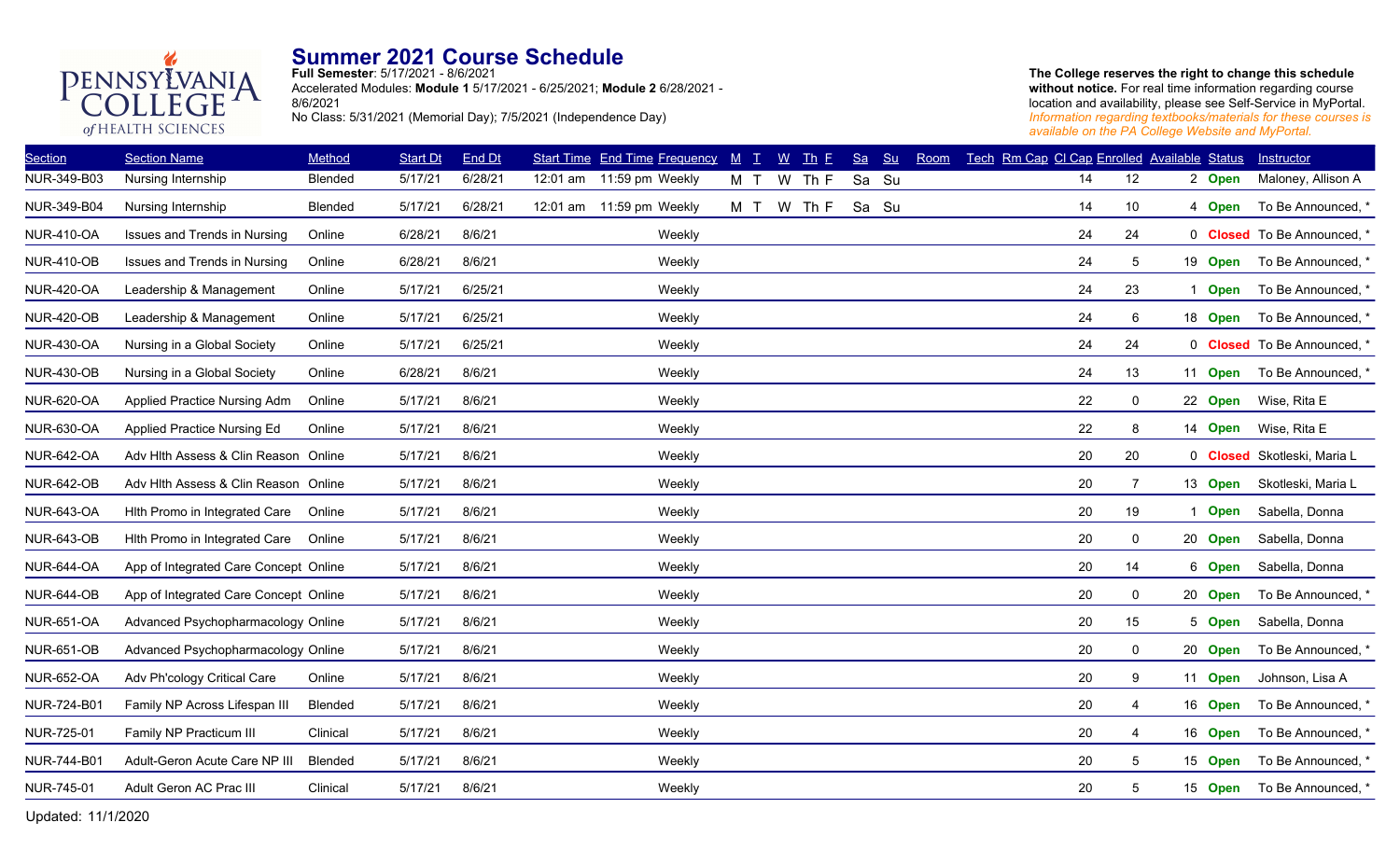

**Full Semester**: 5/17/2021 - 8/6/2021 Accelerated Modules: **Module 1** 5/17/2021 - 6/25/2021; **Module 2** 6/28/2021 - 8/6/2021 No Class: 5/31/2021 (Memorial Day); 7/5/2021 (Independence Day)

**The College reserves the right to change this schedule**  without notice. For real time information regarding course location and availability, please see Self-Service in MyPortal. *Information regarding textbooks/materials for these courses is available on the PA College Website and MyPortal.*

| <b>Section</b>    | <b>Section Name</b>                     | Method     | <b>Start Dt</b> | End Dt  |                    | Start Time End Time Frequency M T W Th F |             |   |        | Sa | S <sub>u</sub> | Room |                  |    |                 | Tech Rm Cap CI Cap Enrolled Available Status |         | Instructor                 |
|-------------------|-----------------------------------------|------------|-----------------|---------|--------------------|------------------------------------------|-------------|---|--------|----|----------------|------|------------------|----|-----------------|----------------------------------------------|---------|----------------------------|
| <b>NUR-811-OA</b> | Role Immersion I Clin Leader            | Online     | 5/17/21         | 8/6/21  |                    | Weekly                                   |             |   |        |    |                |      |                  |    | 20              |                                              | 19 Open | Prestoy, Suzanne F         |
| <b>NUR-815-OA</b> | EBP: Research Translation               | Online     | 5/17/21         | 8/6/21  |                    | Weekly                                   |             |   |        |    |                |      |                  |    | 22              | 3                                            | 19 Open | Castaldi, Cynthia L        |
| <b>NUR-818-OA</b> | DNP III Eval & Dissemination            | Online     | 5/17/21         | 8/6/21  |                    | Weekly                                   |             |   |        |    |                |      |                  |    | 22              | 0                                            | 22 Open | Prestoy, Suzanne F         |
| <b>NUR-819-OA</b> | Knowledge Dissemination                 | Online     | 5/17/21         | 8/6/21  |                    | Weekly                                   |             |   |        |    |                |      |                  |    | 22              |                                              | 21 Open | Prestoy, Suzanne F         |
| PHI-210-OA        | Ethical & Legal Dimen Hlth Sci          | Online     | 5/17/21         | 6/25/21 |                    | Weekly                                   |             |   |        |    |                |      |                  |    | 100             | 46                                           | 54 Open | Frennborn, Lena C          |
| <b>PHI-330-OA</b> | Ethical Issues in Health Care           | Online     | 5/17/21         | 6/25/21 |                    | Weekly                                   |             |   |        |    |                |      |                  |    | 24              | 24                                           |         | 0 Closed Emrhein, David J  |
| PHI-330-OB        | Ethical Issues in Health Care           | Online     | 5/17/21         | 6/25/21 |                    | Weekly                                   |             |   |        |    |                |      |                  |    | 20              | 20                                           |         | 0 Closed Olnick, Sage A    |
| PHI-330-OC        | Ethical Issues in Health Care           | Online     | 6/28/21         | 8/6/21  |                    | Weekly                                   |             |   |        |    |                |      |                  |    | 24              | 24                                           |         | 0 Closed Emrhein, David J  |
| <b>PSY-100-OA</b> | <b>General Psychology</b>               | Online     | 5/17/21         | 6/25/21 |                    | Weekly                                   |             |   |        |    |                |      |                  |    | 24              | 24                                           |         | 0 Closed Dewald, Lori A    |
| RAD-105-01        | Radiographic Procedures III             | Lecture    | 5/17/21         | 6/25/21 | 8:00 am            | 11:45 am Weekly                          | M           |   | E      |    |                | 1430 | SOL <sub>2</sub> | 48 | 26              | 19                                           | 7 Open  | Mongeau, Kyle Stefa        |
| RAD-106-01        | <b>Clinical Practice III</b>            | Clinical   | 5/17/21         | 6/25/21 |                    | Weekly                                   |             |   | T W Th |    |                |      |                  |    | 13              | 12                                           | 1 Open  | Mongeau, Kyle Stefa        |
|                   |                                         | Laboratory | 5/17/21         | 6/25/21 | $12:30 \text{ pm}$ | 2:30 pm Weekly                           | M           |   |        |    |                |      |                  |    | 13              | 12                                           | 1 Open  | Mongeau, Kyle Stefa        |
| RAD-106-02        | <b>Clinical Practice III</b>            | Clinical   | 5/17/21         | 6/25/21 |                    | Weekly                                   |             |   | T W Th |    |                |      |                  |    | 13              | $\overline{7}$                               | 6 Open  | Mongeau, Kyle Stefa        |
|                   |                                         | Laboratory | 5/17/21         | 6/25/21 | 12:30 pm           | 2:30 pm Weekly                           |             |   | F      |    |                |      |                  |    | 13              | $\overline{7}$                               | 6 Open  | Mongeau, Kyle Stefa        |
| RAD-312-01        | Mag Resonance Imaging Clinical Clinical |            | 5/17/21         | 8/6/21  |                    | Weekly                                   |             |   |        |    |                |      |                  |    | $\overline{2}$  | $\mathbf 0$                                  | 2 Open  | McCarty, Marcy J           |
| RAD-361-01        | Mammography Clinical                    | Clinical   | 5/17/21         | 6/25/21 |                    | Weekly                                   |             |   |        |    |                |      |                  |    | 3               |                                              | 2 Open  | Brown, Diana               |
| RCP-140-01        | Respiratory Care Proc II                | Lecture    | 5/17/21         | 6/25/21 | 11:30 am           | 2:30 pm Weekly                           | $\mathsf T$ |   |        |    |                | 1330 | SOL1             | 48 | 24              | 12                                           | 12 Open | Hess, Janelle R            |
|                   |                                         | Lecture    | 5/17/21         | 6/25/21 | $9:00$ am          | 11:00 am Weekly                          |             |   | Th     |    |                | 1330 | SOL1             | 48 | 24              | 12                                           | 12 Open | Hess, Janelle R            |
| RCP-150-01        | Respiratory Care Lab II                 | Laboratory | 5/17/21         | 6/25/21 | 7:00 am            | 10:50 am Weekly                          | M           | W |        |    |                |      |                  |    | $6\phantom{1}6$ | 6                                            |         | 0 Closed Benner, Joel W    |
|                   |                                         | Laboratory | 5/17/21         | 6/25/21 | 7:00 am            | 8:50 am Weekly                           |             |   | Th     |    |                |      |                  |    | 6               | 6                                            |         | 0 Closed Benner, Joel W    |
| RCP-150-02        | Respiratory Care Lab II                 | Laboratory | 5/17/21         | 6/25/21 | 7:00 am            | 10:50 am Weekly                          | T.          |   | F      |    |                |      |                  |    | 6               | 6                                            |         | 0 Closed Christie, James M |
|                   |                                         | Laboratory | 5/17/21         | 6/25/21 | 11:00 am           | 1:00 pm Weekly                           |             |   | Th     |    |                |      |                  |    | $\,6\,$         | 6                                            |         | 0 Closed Christie, James M |
| RCP-160-01        | Respiratory Care Theory II              | Lecture    | 5/17/21         | 6/25/21 | 11:30 am           | 1:30 pm Weekly                           |             | W |        |    |                | 1330 | SOL1             | 48 | 24              | 12                                           | 12 Open | Benner, Joel W             |